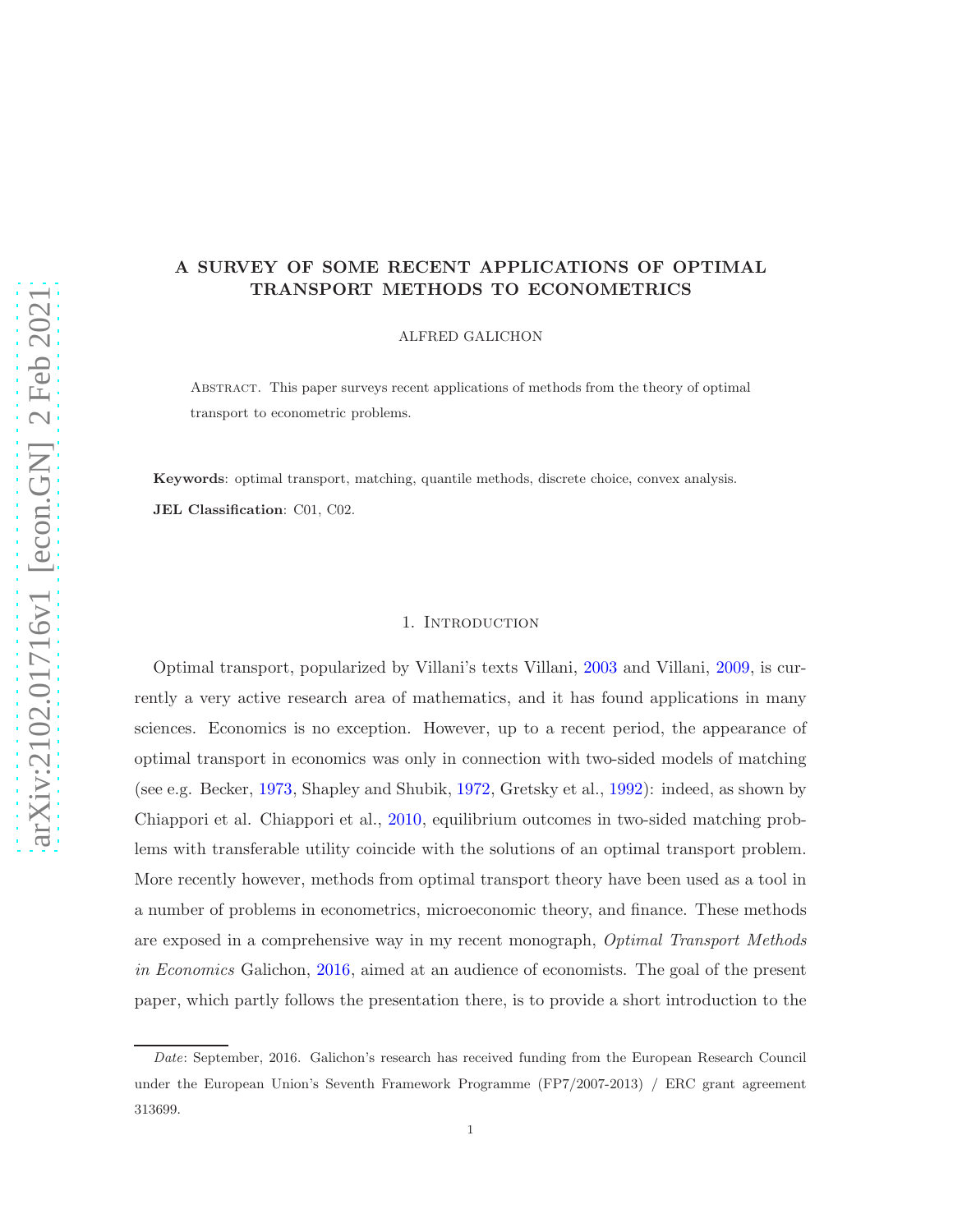use of optimal transport methods in econometrics. The reader will hopefully forgive me for a bias toward my own research in selecting applications.

The paper is organized as follows. Section 2 provides a brief overview of the theory, and states its main result, the Monge-Kantorovich theorem. Section 3 discusses three particular cases where, because of additional restrictions, the analysis of solutions of the Monge-Kantorovich problem can be pushed further, which is most helpful in applications. Section 4 reviews a number of econometric applications involving optimal transport methods.

# 2. Monge-Kantorovich theory in a nutshell

2.1. Optimal coupling. We start by describing the optimal transport problem at an intermediate level of generality, which will suffice for our applications. Let  $\mathcal X$  and  $\mathcal Y$  be two closed subsets of  $\mathbb{R}^d$  and  $\mathbb{R}^{d'}$ , respectively, and consider two (Borel) probability distributions P and Q of respective supports  $\mathcal X$  and  $\mathcal Y$ . A *coupling* of probabilities P and  $Q$  is a joint probability distribution  $\pi$  on  $\mathcal{X} \times \mathcal{Y}$  with marginal distributions P and Q, which means that if  $(X, Y)$  is a random vector with probability distribution  $\pi$ , then its projections X and Y on  $\mathcal X$  and  $\mathcal Y$  should be random vectors with respective probability distributions  $P$  and  $Q$ . The set of such couplings will be denoted as

$$
\mathcal{M}(P,Q) = \{ \pi : (X,Y) \sim \pi \text{ implies } X \sim P \text{ and } Y \sim Q \}.
$$

Hence,  $\pi \in \mathcal{M}(P,Q)$  encodes the "missing information" needed in order to build a random vector  $(X, Y)$  when  $X \sim P$  and  $Y \sim Q$ . When  $\mathcal{X} = \mathcal{Y} = [0, 1]$ , and  $P = Q =$  $U([0,1]), \mathcal{M}(P,Q)$  coincides with the set of *copulas*, which are well-known objects in applied probability whose purpose is also to build bivariate distributions based on univariate ones. Therefore, couplings can be seen as a generalization of copulas beyond the univariate case.

Following Monge Monge, [1781](#page-15-3) and Kantorovich Kantorovich, [1939,](#page-14-2) [1948,](#page-14-3) we shall consider the *Monge-Kantorovich problem* of finding the "optimal" coupling of probability distributions  $P$  and  $Q$ . By optimal, we mean here that it should maximize the expectation of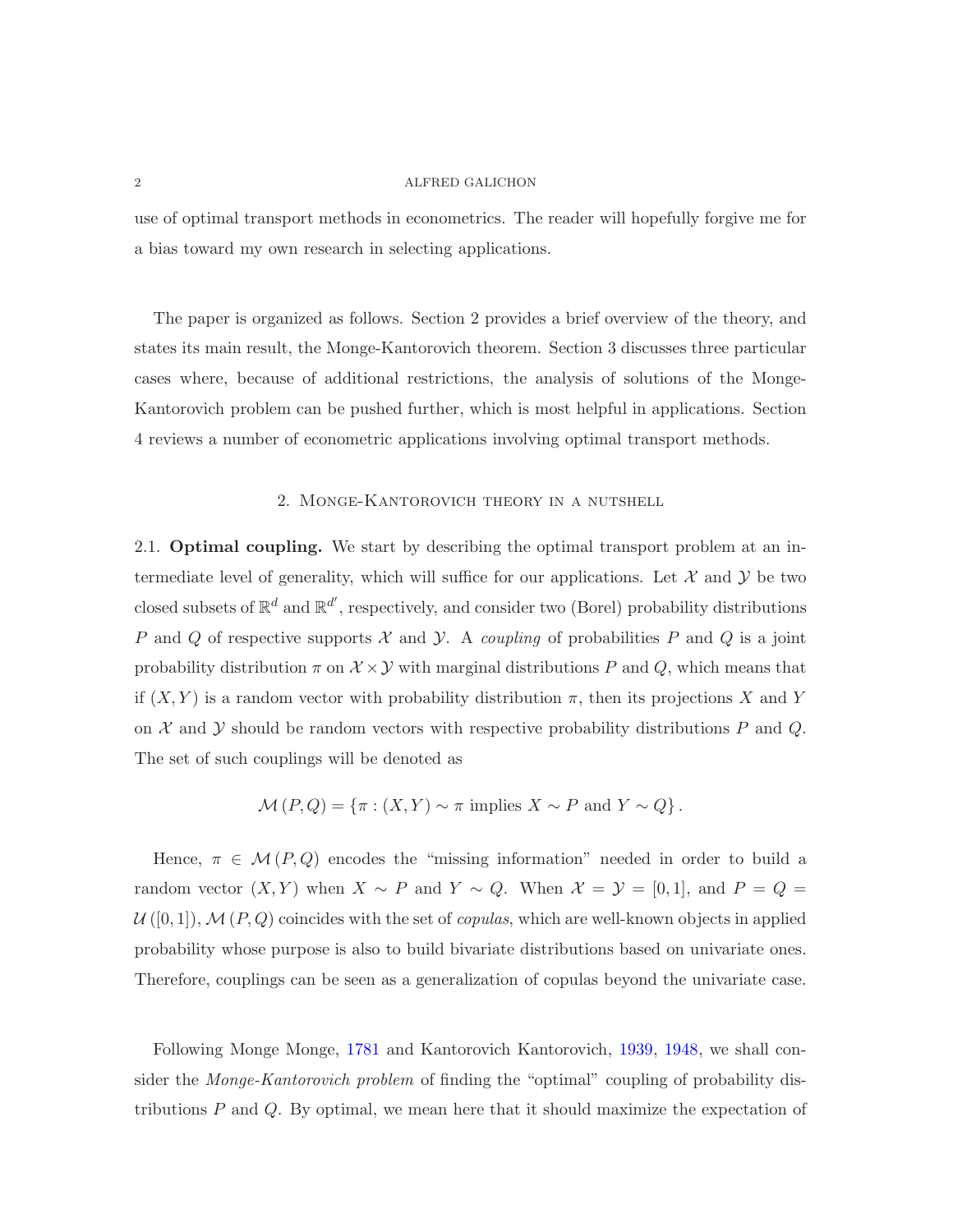some surplus function  $\Phi : \mathcal{X} \times \mathcal{Y} \to \mathbb{R}$ , that is,

<span id="page-2-0"></span>
$$
\sup_{\pi \in \mathcal{M}(P,Q)} \mathbb{E}_{\pi} \left[ \Phi \left( X, Y \right) \right]. \tag{2.1}
$$

We can interpret this problem as a problem of worker-firm assignment: a central planner needs to assign on a one-to-one basis a population of workers, whose skills are distributed on set  $X$  with distribution  $P$ , to a population of firms whose characteristics are distributed according to  $Q$  on set  $Y$ . The economic value created by worker x if employed by firm  $y$ is  $\Phi(x, y)$ . An assignment of workers to firms is defined as  $\pi \in \mathcal{M}(P, Q)$ , which measures the distribution of the matches. The total economic value created by an assignment  $\pi$  is therefore  $\mathbb{E}_{\pi}[\Phi(X,Y)]$ , and hence, the maximum economic value that the central planner can hope to achieve is  $(2.1)$ .

2.2. Duality and the Monge-Kantorovich theorem. Problem [\(2.1\)](#page-2-0) is an infinitedimensional linear programming problem. Indeed, the objective function is linear because it is an expectation with respect to measure  $\pi$ , which is the optimization variable, and the constraint  $\pi \in \mathcal{M}(P,Q)$  can be expressed as  $\mathbb{E}_{\pi}[\varphi(X) + \psi(Y)] = \mathbb{E}_{P}[\varphi(X)] + \mathbb{E}_{Q}[\psi(Y)]$ for all integrable test functions  $\varphi : \mathcal{X} \to \mathbb{R}$  and  $\psi : \mathcal{Y} \to \mathbb{R}$ , and these constraints are linear with respect to  $\pi$ .

As a result, problem [\(2.1\)](#page-2-0) has a dual formulation. The dual formulation can be worked out by hand, by noticing that if  $\varphi$  and  $\psi$  are test functions such that  $\Phi(x, y) \le \varphi(x) + \psi(y)$ for all x and y in their domains, then by integration with respect to any  $\pi \in \mathcal{M}(P,Q)$  and by using the fact that  $\pi$  has margins P and Q, it follows that

$$
\mathbb{E}_{\pi} [\Phi(X, Y)] \leq \mathbb{E}_{P} [\varphi(X)] + \mathbb{E}_{Q} [\psi(Y)].
$$

This being true for any  $\pi \in \mathcal{M}(P,Q)$  and any test functions  $\varphi$  and  $\psi$  such that  $\Phi(x, y) \leq \pi$  $\varphi(x) + \psi(y)$ , it follows by taking the maximum on the left and the minimum on the right hand side that the value of problem [\(2.1\)](#page-2-0) is less or equal to the value of the *dual problem*

<span id="page-2-1"></span>
$$
\inf_{\varphi(x)+\psi(y)\geq\Phi(x,y)}\mathbb{E}_P\left[\varphi\left(X\right)\right]+\mathbb{E}_Q\left[\psi\left(Y\right)\right]
$$
\n(2.2)

where the minimum is over all P- and Q- integrable functions  $\varphi$  and  $\psi$  such that  $\varphi(x)$  +  $\psi(y) \ge \Phi(x, y)$ . Under a few additional assumptions on P, Q and  $\Phi$ , the Monge-Kantorovich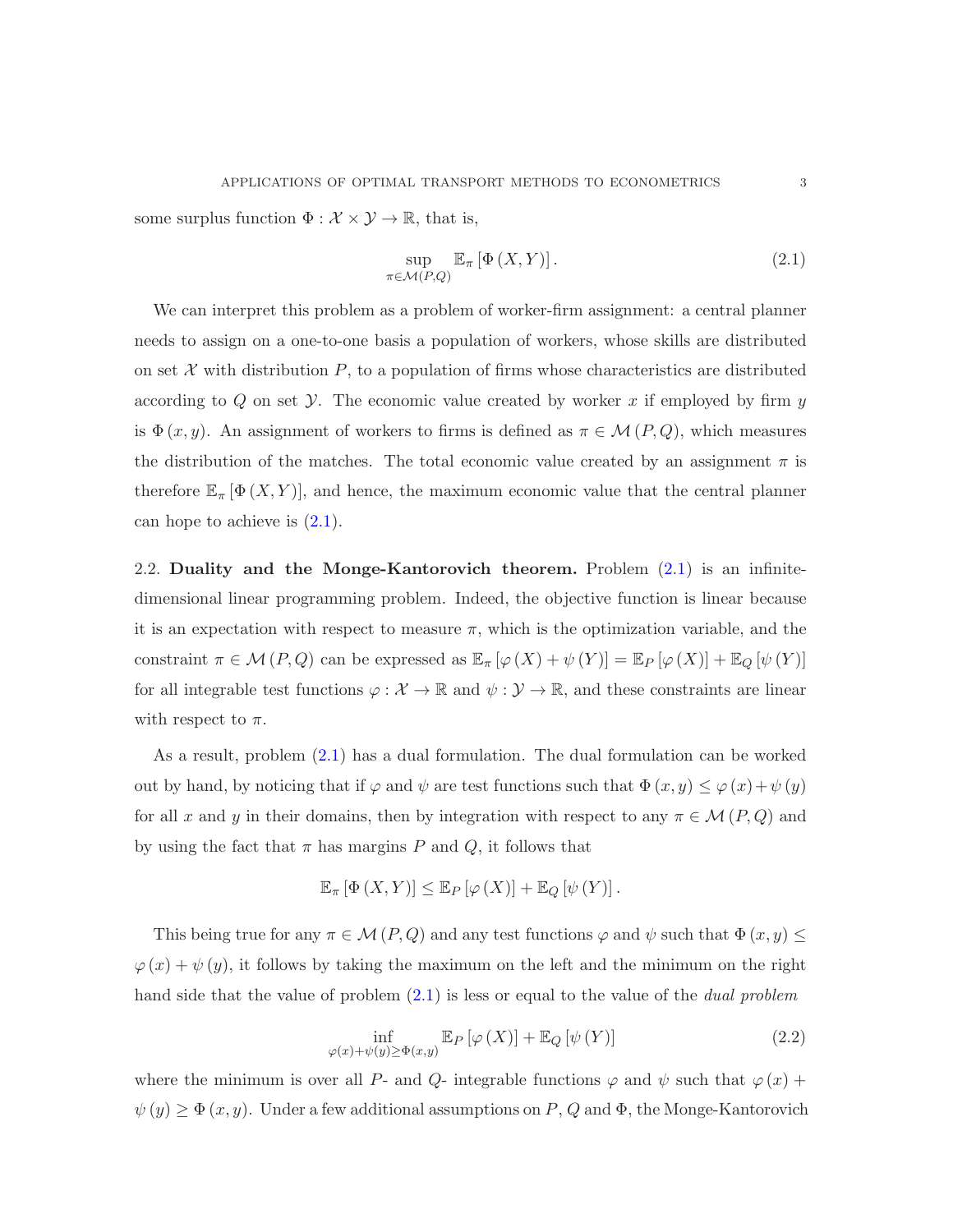theorem asserts that this inequality actually holds as an equality, and the optimal coupling  $\pi$  exists. Under an additional assumption, pairs of solution potentials  $(\varphi, \psi)$  to the dual problem [\(2.2\)](#page-2-1) also exist. This is made precise in the following result:

**Theorem 1** (Monge-Kantorovich duality theorem). *Assume*  $\Phi : \mathcal{X} \times \mathcal{Y} \to \mathbb{R} \cup \{-\infty\}$  *is an upper semicontinuous surplus function bounded from above by*  $\bar{a}(x) + \bar{b}(y)$  *where*  $\bar{a}$  *and*  $\bar{b}$ *are respectively integrable with respect to* P *and* Q*. Then:*

*(i) Strong duality holds, that is:*

<span id="page-3-0"></span>
$$
\sup_{\pi \in \mathcal{M}(P,Q)} \mathbb{E}_{\pi} \left[ \Phi \left( X, Y \right) \right] = \inf_{\varphi(x) + \psi(y) \ge \Phi(x,y)} \mathbb{E}_{P} \left[ \varphi \left( X \right) \right] + \mathbb{E}_{Q} \left[ \psi \left( Y \right) \right],\tag{2.3}
$$

where the infimum on the right hand-side is taken over measurable and integrable functions  $\varphi$ *and* ψ*, and the inequality constraint should be satisfied for* P−*almost every* x *and* Q−*almost every* y*.*

*(ii) An optimal solution* π *to the primal problem on the left hand-side exists.*

*(iii)* Assume further  $\Phi$  *is bounded from below by*  $\underline{a}(x) + \underline{b}(y)$  *where*  $\underline{a}$  *and*  $\underline{b}$  *are respectively integrable with respect to* P *and* Q*. Then the dual problem on the right hand-side also has solutions.*

For a proof of this result, refer to Villani, [2009](#page-15-1), Theorem 5.10.

Let us now explore a criterion for jointly checking that a coupling  $\pi$  and a pair of potential functions  $(\varphi, \psi)$  are simultaneously optimal for the primal and the dual respectively. Take  $\pi \in \mathcal{M}(P,Q)$  and take  $\varphi$  and  $\psi$  such that  $\varphi(x) + \psi(y) \geq \Phi(x,y)$ . Then  $\pi$  and  $(\varphi, \psi)$ are respectively solutions to [\(2.1\)](#page-2-0) and [\(2.2\)](#page-2-1) if and only if the equality  $\mathbb{E}_{\pi} [\varphi(X) + \psi(Y)] =$  $\mathbb{E}_{\pi}[\Phi(X,Y)]$  holds. This is equivalent to the fact that

<span id="page-3-1"></span>
$$
Supp(\pi) \subseteq \{(x, y) \in \mathcal{X} \times \mathcal{Y} : \varphi(x) + \psi(y) = \Phi(x, y)\}.
$$
\n(2.4)

In the worker-firm interpretation alluded to above, this condition has an interpretation in terms of *pairwise stability*. Indeed, it implies that  $\varphi(x)$  can be interpreted as the payoff of a worker of type x, and  $\psi(y)$  can be interpreted as the payoff of a firm of type y. If x and y are matched at equilibrium, then  $(x, y) \in Supp(\pi)$ , thus  $\varphi(x) + \psi(y) = \Phi(x, y)$ ,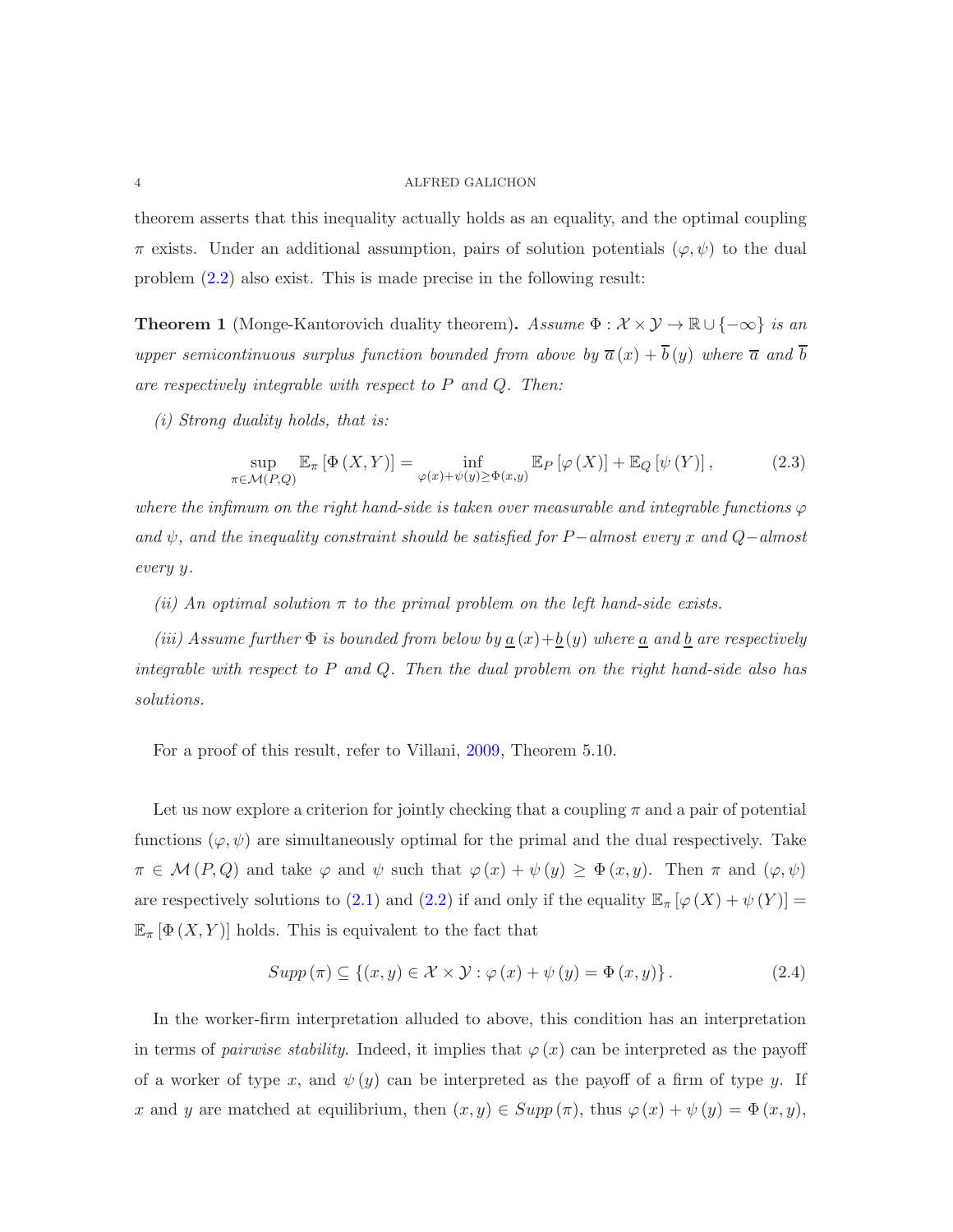that is, the output  $\Phi(x, y)$  created by the  $(x, y)$  pair should be divided into the payoff of the worker  $\varphi(x)$ , and the payoff of the firm  $\psi(y)$ . If x and y are not matched, then  $\varphi(x) + \psi(y) \geq \Phi(x, y)$ , which expresses the fact that x and y do not have an incentive to leave their existing partners to form a blocking pair. Thus  $(\varphi, \psi)$  is a pair of "stable" payoffs.

2.3. Some remarks. Let us note a few immediate properties of this problem.

First, note that if one replaces  $\Phi(x, y)$  by  $\Phi(x, y) + a(x) + b(y)$ , then the set of optimal couplings  $\pi$  for problem [\(2.1\)](#page-2-0) remains unchanged: indeed, the value of  $\mathbb{E}_{\pi} [a(X) + b(Y)]$ does not depend on the choice of  $\pi \in \mathcal{M}(P,Q)$ . Also note that if  $(\varphi, \psi)$  is a solution to problem [\(2.2\)](#page-2-1), then for any real number c,  $(\varphi - c, \psi + c)$  is also a solution.

Next, note that if a minimizer  $(\varphi, \psi)$  of the dual problem [\(2.2\)](#page-2-1) exists, then one has necessarily

<span id="page-4-0"></span>
$$
\varphi(x) = \max_{y \in \mathcal{Y}} \{ \Phi(x, y) - \psi(y) \}
$$
\n(2.5)

$$
\psi(y) = \max_{x \in \mathcal{X}} \left\{ \Phi(x, y) - \varphi(x) \right\},\tag{2.6}
$$

which has another interpretation, this time in terms of Walrasian equilibrium:  $\varphi(x)$  can be seen as the equilibrium wage of a worker of type x, while  $\psi(y)$  can be interpreted as the equilibrium surplus of a firm of type  $y$ . In particular, formula  $(2.6)$  expresses the problem of a firm  $y \in \mathcal{Y}$  looking for a worker  $x \in \mathcal{X}$  yielding the highest surplus  $\Phi(x, y) - \varphi(x)$ .

Formulas [\(2.5\)](#page-4-0) and [\(2.6\)](#page-4-0) allow to rewrite problem [\(2.2\)](#page-2-1) using a number of alternative reformulations:

• Using the expression of  $\varphi$  given in  $(2.5)$ , problem  $(2.2)$  rewrites as

<span id="page-4-1"></span>
$$
\inf_{\psi} \left\{ \mathbb{E}_{P} \left[ \max_{y \in \mathcal{Y}} \left\{ \Phi \left( X, y \right) - \psi \left( y \right) \right\} \right] + \mathbb{E}_{Q} \left[ \psi \left( Y \right) \right] \right\} \tag{2.7}
$$

• Using the fact that a constant can be freely added to or subtracted from  $\psi$ , one may look at the solutions of problem [\(2.2\)](#page-2-1) among those such that  $\mathbb{E}_Q \left[ \psi(Y) \right] = 0$ , that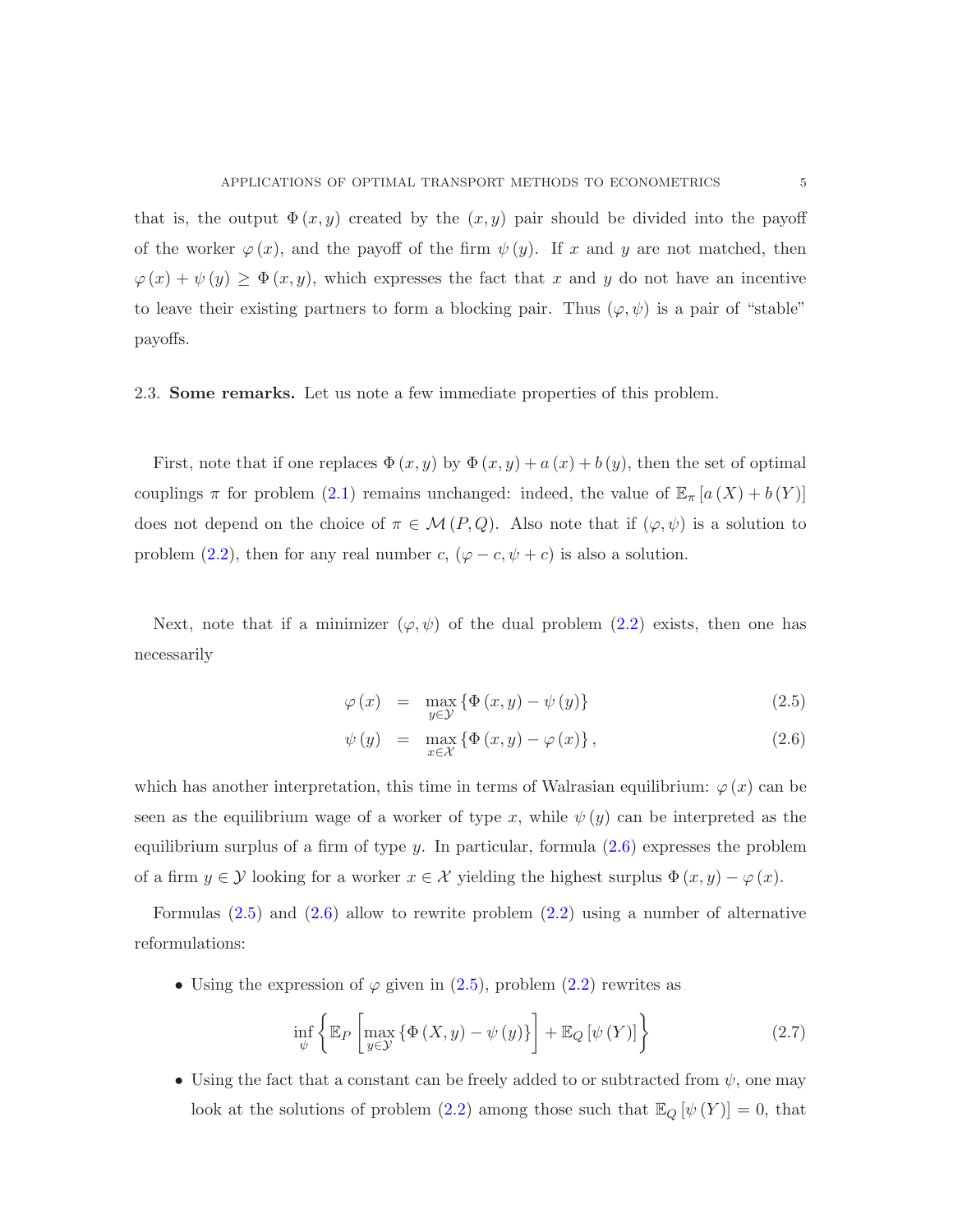is, problem [\(2.2\)](#page-2-1) yet rewrites as

$$
\inf_{\psi} \qquad \mathbb{E}_{P} \left[ \max_{y \in \mathcal{Y}} \{ \Phi \left( X, y \right) - \psi \left( y \right) \} \right]
$$
\n
$$
s.t. \qquad \mathbb{E}_{Q} \left[ \psi \left( Y \right) \right] = 0.
$$

These alternative formulations will turn out to be useful below.

## 3. Three cases of interest

3.1. Discrete optimal assignment problem. One first case of interest is found when P and Q are discrete distributions with finite support:  $P = \sum_{i=1}^{n} p_i \delta_{x_i}$  and  $Q = \sum_{j=1}^{m} q_j \delta_{y_j}$ . In which case, we denote  $\Phi_{ij} = \Phi(x_i, y_j)$ , and duality  $(2.3)$  rewrites as

<span id="page-5-0"></span>
$$
\max_{\pi \geq 0} \sum_{ij} \pi_{ij} \Phi_{ij} = \min_{\varphi, \psi} \sum_{i} p_i \varphi_i + \sum_{j} q_j \psi_j
$$
  
s.t. 
$$
\sum_{j} \pi_{ij} = p_i
$$
  

$$
\sum_{j} \pi_{ij} = q_j
$$
 (3.1)

The complementary slackness condition states that if  $\pi_{ij}$ , which is the Lagrange multiplier associated to the dual constraint  $\varphi_i + \psi_j \geq \Phi_{ij}$ , is strictly positive, then the corresponding constraint is saturated. Thus  $\pi_{ij} > 0$  implies  $\varphi_i + \psi_j \geq \Phi_{ij}$ , which recovers the general condition [\(2.4\)](#page-3-1) viewed above.

Formulated as a linear programming problem as in [\(3.1\)](#page-5-0), the optimal transport problem can be solved using standard linear programming toolboxes; see Galichon, [2016](#page-14-1), section 3.4 how to perform computations efficiently using the sparse structure of the constraint matrix.

3.2. **Continuous-to-discrete case.** One second case of interest arises when  $P$  is a continuous distribution, but when Q is a discrete distribution with finite support:  $Q = \sum_{j=1}^{m} q_j \delta_{y_j}$ . In this case, the reformulation of the Monge-Kantorovich problem using expression [\(2.7\)](#page-4-1) is particularly useful. Indeed, following Aurenhammer Aurenhammer, [1987](#page-13-2), one may then expresses problem [\(2.2\)](#page-2-1) as

<span id="page-5-1"></span>
$$
\min_{\psi \in \mathbb{R}^m} \mathbb{E}_P \left[ \max_{j \in \{1, \dots, m\}} \{ \Phi \left( X, y_j \right) - \psi_j \} \right] + \sum_{j=1}^m q_j \psi_j,
$$
\n(3.2)

which is simply the problem of minimizing a convex function in  $\mathbb{R}^m$ . See Galichon, [2016](#page-14-1), section 5.3 for a discussion on the implementation of this method using gradient descent.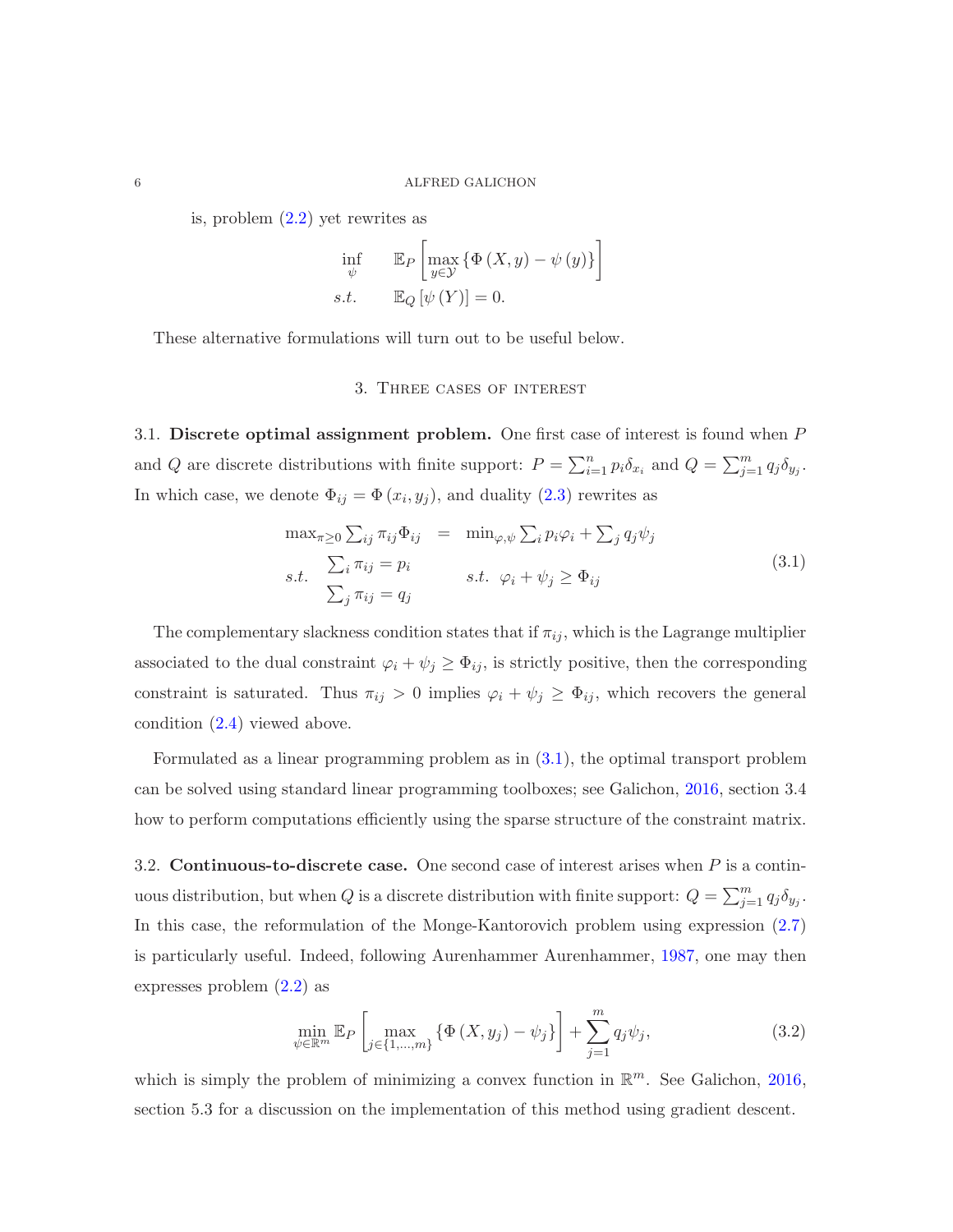3.3. Scalar product surplus. A third case of interest is the case when P and Q are continuous distributions on  $\mathcal{X} = \mathcal{Y} = \mathbb{R}^d$   $(d = d')$ , and when  $\Phi(x, y) = x^{\intercal}y$  is the scalar product between  $x$  and  $y$ . In this case, under the assumption that  $P$  and  $Q$  have finite second moments, a solution ( $\varphi, \psi$ ) to [\(2.2\)](#page-2-1) exists, and relations [\(2.5\)](#page-4-0) and [\(2.6\)](#page-4-0) become

$$
\begin{cases} \varphi(x) = \max_{y \in \mathbb{R}^d} \{x^\intercal y - \psi(y)\} \\ \psi(y) = \max_{x \in \mathbb{R}^d} \{x^\intercal y - \varphi(x)\} \end{cases}
$$

hence  $\varphi$  and  $\psi$  are related by Legendre-Fenchel conjugation, which is classically denoted  $\psi = \varphi^*$  and  $\varphi = \psi^*$ . A short tutorial on convex analysis from the point of view of optimal transport is provided in Galichon, [2016](#page-14-1), section 6.1, where the basic notions used in the sequel, such as Legendre transform and subdifferential, are recapitulated.

By [\(2.4\)](#page-3-1), if  $\pi \in \mathcal{M}(P,Q)$  is an optimal coupling and if  $(\varphi, \psi)$  is a dual solution, then  $\pi$ and  $(\varphi, \psi)$  are both optimal if and only if the support of  $\pi$  is included in the set of  $(x, y)$ such that  $\varphi(x) + \varphi^*(y) = x^{\mathsf{T}}y$ . But this relation is equivalently reexpressed in convex analysis by the fact that  $y \in \partial \varphi(x)$ , where  $\partial \varphi$  denotes the subgradient of  $\varphi$  at x. Hence,  $\pi$ and  $(\varphi, \psi)$  are both optimal if and only if

$$
Supp(\pi) \subseteq \left\{ (x, y) \in \mathbb{R}^d \times \mathbb{R}^d : y \in \partial \varphi(x) \right\}.
$$

However, it is a well-known fact in convex analysis<sup>[1](#page-6-0)</sup> that if  $\varphi$  is convex, then the set of points where  $\varphi$  is not differentiable is of zero Lebesgue measure. As a result, if P is absolutely continuous with respect to the Lebesgue measure, then  $\partial \varphi(x)$  P-almost surely coincides with  ${\nabla \varphi(x)}$ . Therefore, in this case, an optimal coupling  $(X, Y) \sim \pi$  can be represented by  $(X, \nabla \varphi(X))$ , where  $\varphi$  is convex and is such that  $\nabla \varphi(X) \sim Q$ . This is denoted as

<span id="page-6-1"></span>
$$
\nabla \varphi \# P = Q \tag{3.3}
$$

and one says that  $\nabla\varphi$  "pushes forward P onto Q." The existence and uniqueness (up to a constant) of a convex function  $\varphi$  satisfying [\(3.3\)](#page-6-1) are the object of Brenier's theorem Brenier. [1987](#page-13-3) (see also Knott and Smith, [1984](#page-14-4) and Rüschendorf and Rachev, [1990](#page-15-4)). This theorem

<span id="page-6-0"></span><sup>&</sup>lt;sup>1</sup>It follows from Rademacher's theorem; see Villani, [2009](#page-15-1), theorem 10.8.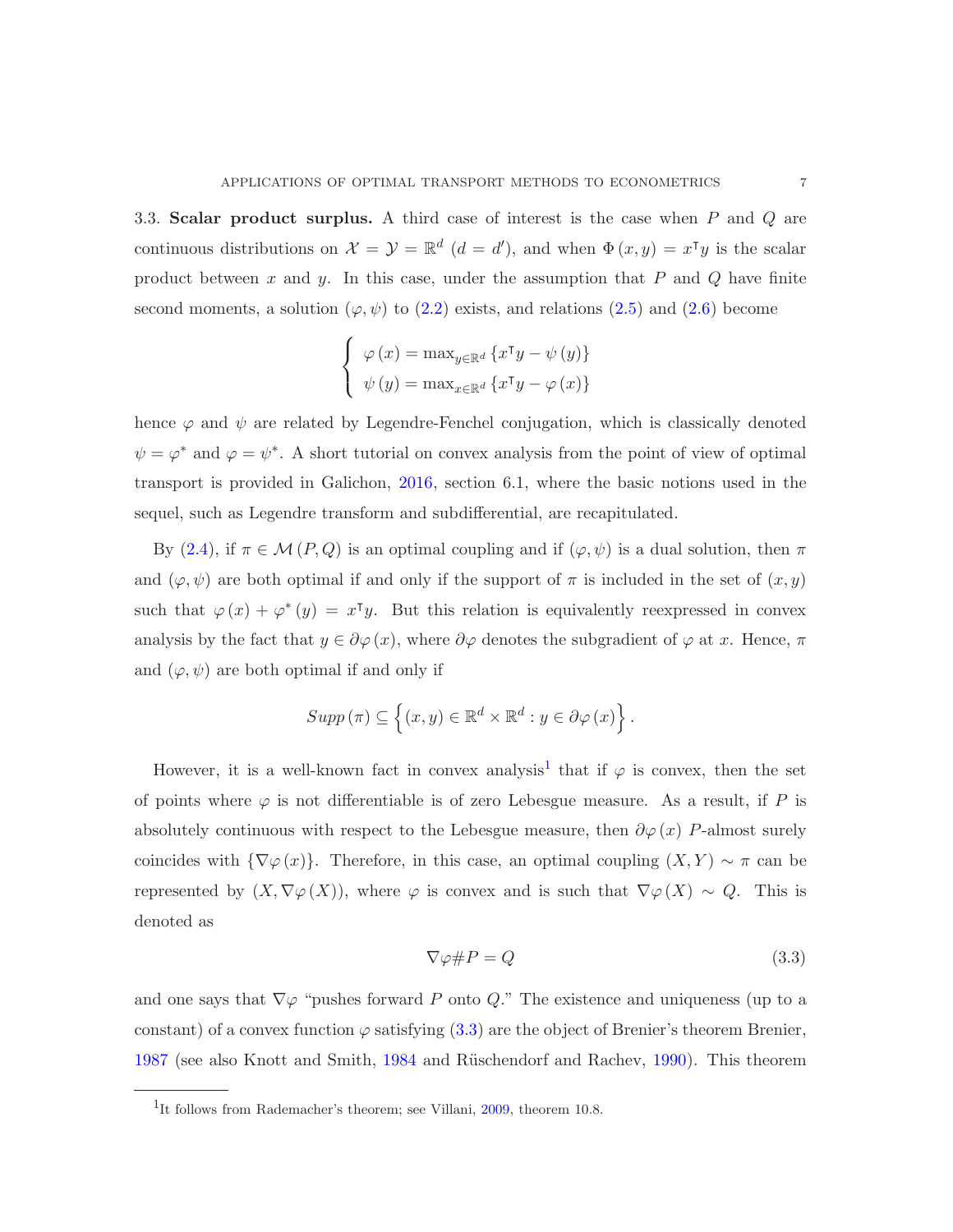was improved by McCann (McCann, [1995\)](#page-14-5), who obtained the existence of  $\varphi$  in [\(3.3\)](#page-6-1) without requiring  $P$  and  $Q$  to have second moments.

# 4. Econometric applications

4.1. Demand inversion in discrete choice models. Our first application is the problem of demand inversion in discrete choice, or random utility models. Consider a discrete choice model, where agents face alternatives  $y \in \mathcal{Y}$ . The systematic utility associated to alternative y is a real number  $\delta_y$ , and the unobserved heterogeneity associated to it is  $\varepsilon_y$ . It is assumed that  $\varepsilon \sim \mathbf{P}$ , where **P** is a probability distribution on  $\mathbb{R}^{\mathcal{Y}}$ .

Let q be a probability vector on  $\mathcal Y$ . One says that q is a vector of market shares induced by systematic utility vector  $\delta$  if q is the probability distribution of a random variable Y such that  $Y \in \arg \max_{y \in \mathcal{Y}} {\{\delta_y + \varepsilon_y\}}$ . The problem of demand inversion in discrete choice models, as defined for instance in Berry, [1994,](#page-13-4) is as follows: given a vector of market shares q, what is the set of systematic utility vectors  $D(q)$  whose elements  $\delta$  induce the choice probability q. Formally,

$$
D(q) = \left\{ \delta \in \mathbb{R}^{\mathcal{Y}} : \exists Y \sim q, Y \in \arg \max_{y \in \mathcal{Y}} \left\{ \delta_y + \varepsilon_y \right\} \right\}.
$$

The main observation here, due to Galichon and Salanie, [2014](#page-14-6), is that  $\delta \in D(q)$  if and only if  $\psi = -\delta$  appears in the solution of the dual Monge-Kantorovich problem [\(2.2\)](#page-2-1). Indeed, define

$$
G(\delta) = \mathbb{E}_{\mathbf{P}} \left[ \max_{y \in \mathcal{Y}} \left\{ \delta_y + \varepsilon_y \right\} \right]
$$

then the envelope theorem shows that  $\delta \in D(q)$  if and only if  $q \in \partial G(\delta)$ . But according to a basic result in convex analysis (e.g. Galichon, [2016](#page-14-1), section 6.1),  $q \in \partial G$  ( $\delta$ ) if and only if  $\delta \in \partial G^*(q)$ ; thus  $D(q) = \partial G^*(q)$ , and

$$
D(q) = \arg\min_{\delta} \left\{ G(\delta) - \sum_{y \in \mathcal{Y}} q_y \delta_y \right\}
$$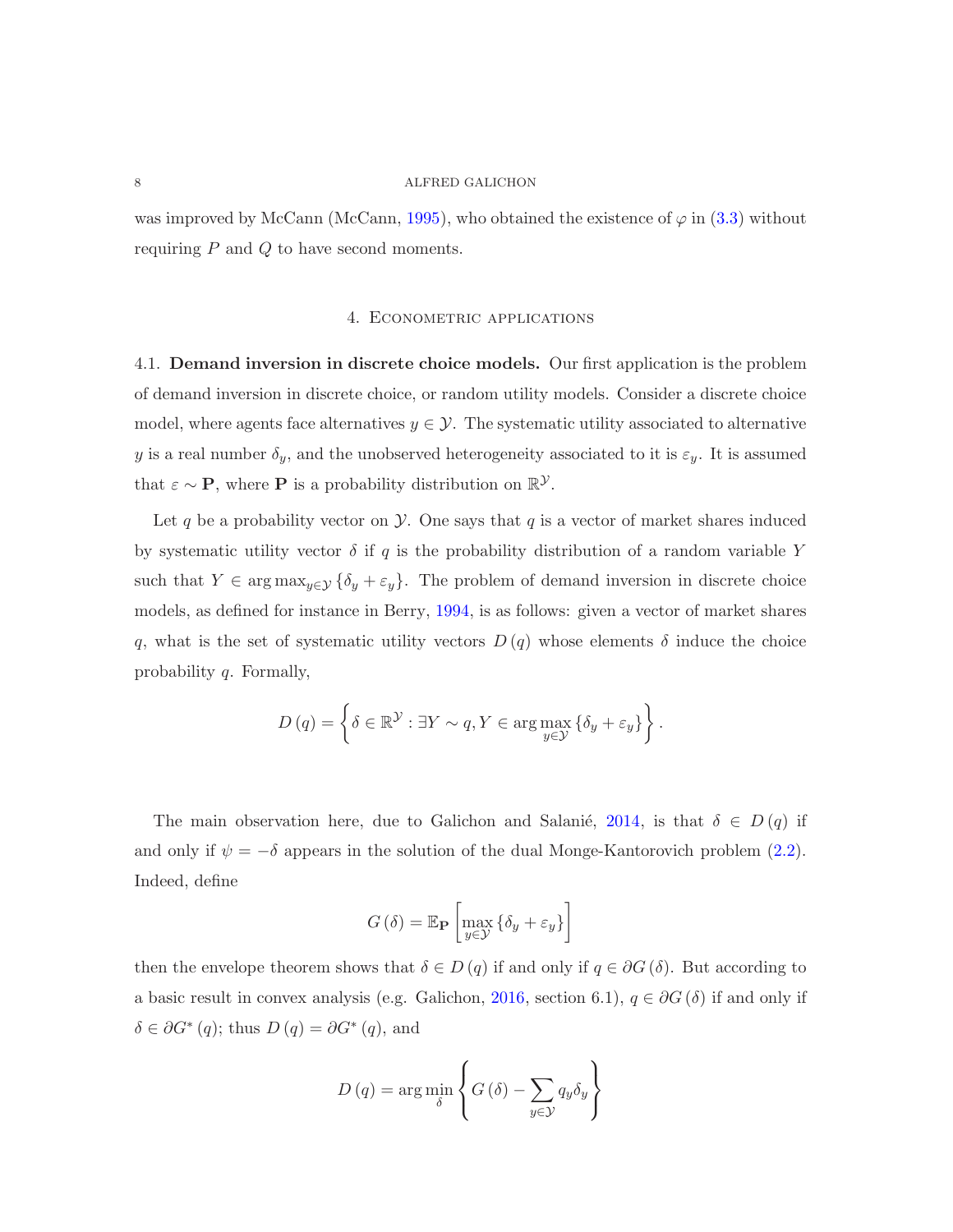Thus,  $\delta \in D(q)$  if and only if  $\psi = -\delta$  minimizes  $G(-\psi) + \sum_{y \in \mathcal{Y}} q_y \psi_y$ , that is, if and only if it solves

$$
\min_{\psi} \mathbb{E}_{\mathbf{P}} \left[ \max_{y \in \mathcal{Y}} \left\{ \varepsilon_y - \psi_y \right\} \right] + \sum_{y \in \mathcal{Y}} q_y \psi_y
$$

which is exactly problem [\(3.2\)](#page-5-1) with  $\Phi(\varepsilon, y) = \varepsilon_y$ . Therefore the problem of demand inversion in discrete choice models is equivalent to a optimal transport problem, and numerical methods for solving the latter can be used for the former. See the papers Galichon and Salanié, [2014,](#page-14-6) Chiong et al., [2015,](#page-13-5) and an overview in Galichon, [2016](#page-14-1), section 9.2.

4.2. Multivariate quantiles. Quantiles play a fundamental role in econometrics and applied statistics. They are useful for comparing distributional outcomes, measuring risk and inequality, identifying willingness-to-pay, etc. One of the most stringent limitations of quantiles is the fact that they are fundamentally univariate objects: indeed, the quantile function of real-valued random variable  $Y$  is defined as the inverse map of its cumulative distribution function, which can only be inverted when  $Y$  is univariate.

There is a considerable literature aiming at providing various generalizations of the notion of quantile to the multivariate case, which we will not review here. Our point here is to show that optimal transport provides a sensible such generalization, see Galichon, [2016](#page-14-1), section 6.3.

One possible way to define the (univariate) quantile map is as the monotone map which pushes forward the uniform distribution on  $[0, 1]$  to a distribution of interest; in other words, the quantile map associated to random variable  $Y \sim \nu$  is the map T such that (i) T is nondecreasing and such that if  $U \sim \mathcal{U}([0,1])$ , then  $T(U)$  has the same distribution  $\nu$ as Y . This point of view will be the basis of our multivariate generalization of the notion of quantiles to the case of a random vector of dimension d: letting  $\mu$  be a probability distribution of reference over  $\mathbb{R}^d$  (when  $d=1$ , a natural choice is the uniform distribution), the  $\mu$ -quantile map associated to  $\nu$  is the map  $T : \mathbb{R}^d \to \mathbb{R}^d$  such that:

•  $T\#\mu = \nu$ , which means that T pushes forward the distribution  $\mu$  to  $\nu$ ; and such that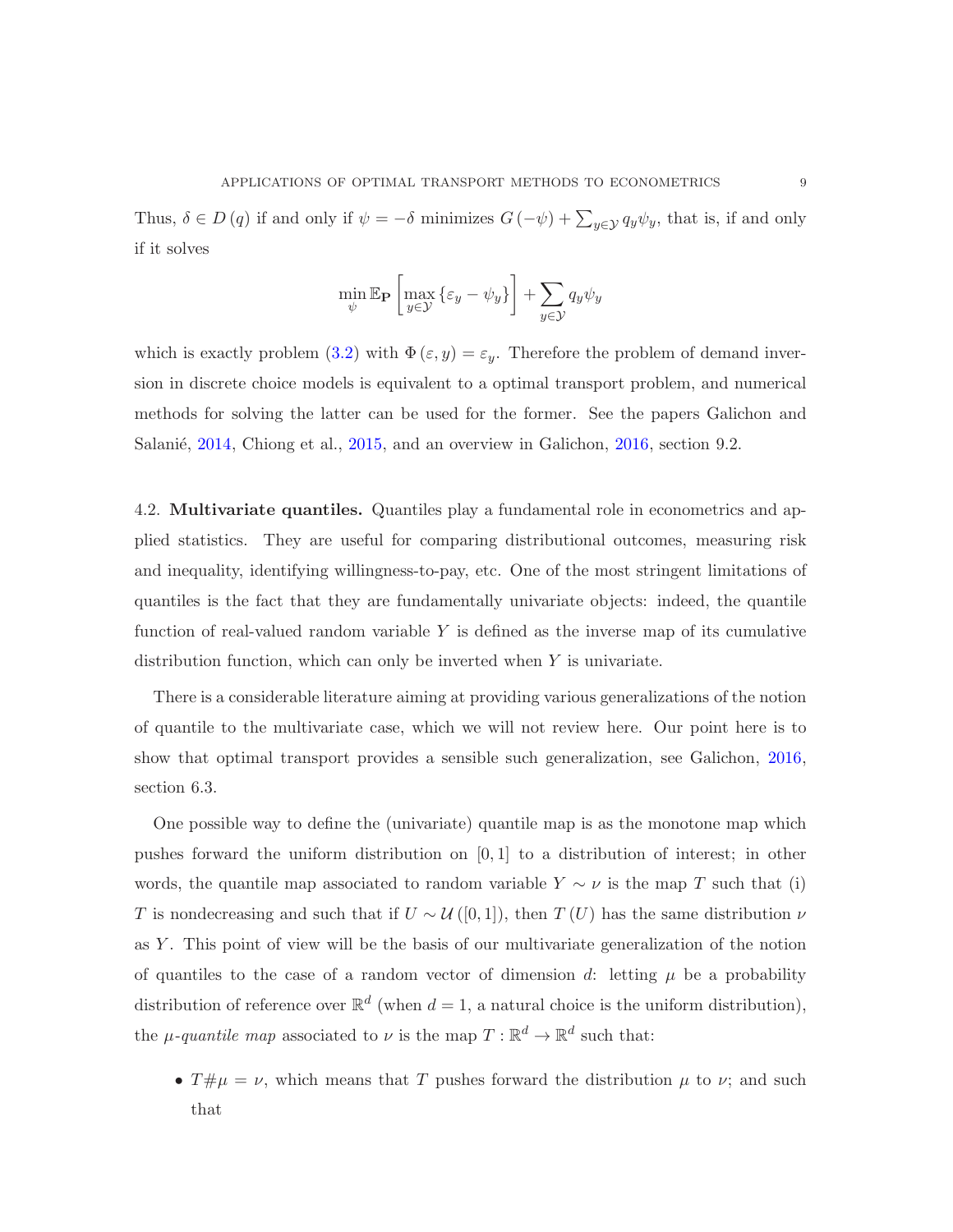• T is "monotone" in the sense that it is the gradient of a convex function:  $T = \nabla \varphi$ , where  $\varphi : \mathbb{R}^d \to \mathbb{R}$ .

The shape restriction that  $T$  should be the gradient of a convex function is a natural generalization as, in dimension one, monotone maps are the gradients/derivatives of convex functions. That a unique solution to this requirement exists and is unique is the object of McCann's theorem referred above.

Let us now discuss how the  $\mu$ -quantile associated to an empirical distribution is constructed. Let  $\{y_1, ..., y_n\}$  be a sample, and let  $\nu_n = n^{-1} \sum_{i=1}^n \delta_{y_i}$  be the associated empirical distribution. Because the quantile map is constructed as the gradient of a convex function, it is easy to see that in the case  $\nu$  has a finite support, the quantile map should be the gradient of a piecewise affine and convex function – indeed, the gradient of such a map will take a finite number of possible values. In this case, the quantile map  $T_n$  associated to  $\nu_n$ will be defined as

$$
T_n(u) = \underset{y_i \in \{y_1, \ldots, y_n\}}{\arg \max} \left\{ u^\top y_i - \psi_i \right\}
$$

where the weights  $\psi_i$  form a solution to problem  $(3.2)$  with the surplus  $\Phi$  chosen as the scalar product. Hence, the empirical quantile map can be obtained as a finite-dimensional optimization problem. Consistency of  $T_n$ , which expresses that the  $\mu$ -quantile of  $\nu_n$  converges to the  $\mu$ -quantile of  $\nu$  has been shown in Chernozhukov et al., [Forthcoming](#page-13-6).

This definition of  $\mu$ -quantiles, which was originally introduced in Ekeland et al., [2011](#page-14-7), has a number of applications, including:

• A notion of multivariate comonotonicity, which allows to construct multivariate measures of financial exposures. This was the original motivation in Ekeland et al., [2011](#page-14-7), see also Bosc and Galichon, [2014](#page-13-7). The definition is that  $Y_1$  and  $Y_2$  are  $\mu$ comonotone if the  $\mu$ -quantile of  $Y_1 + Y_2$  is the sum of the  $\mu$ -quantiles of  $Y_1$  and  $Y_2$ .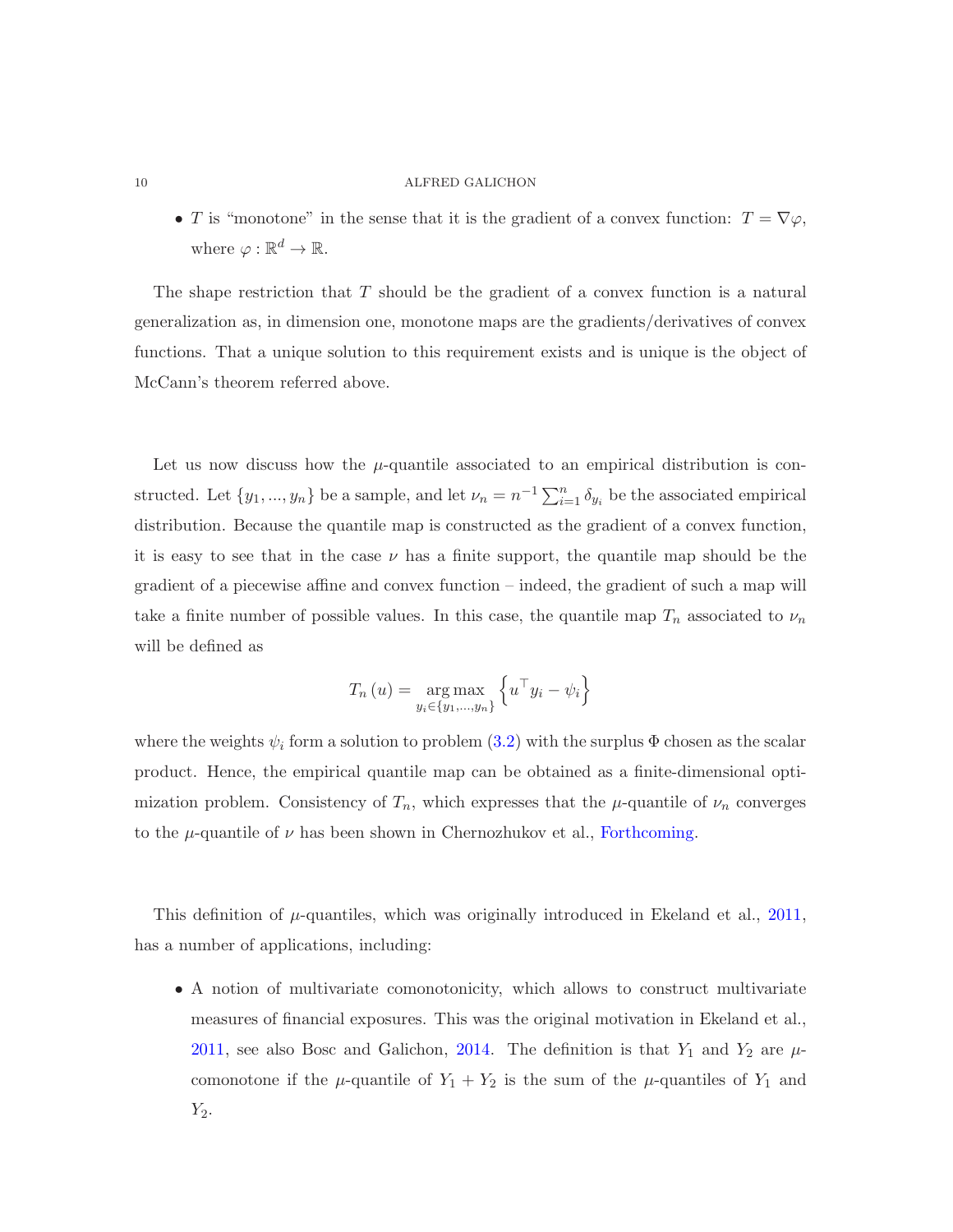- Multivariate counterparts for a number of stochastic orders, which are known to rely on the notion of quantiles in the univariate case, such as first-order stochastic dominance. See Charpentier et al., [2016](#page-13-8).
- An extension of the theory of rank-dependent expected utility to multivariate risky prospects. Rank-dependent utility functions were built as a response to paradoxes in expected utility theory such as Allais' paradox. A multivariate extension of Yaari's utility function was proposed in Galichon and Henry, [2012.](#page-14-8)
- A characterization of Pareto efficient risk-sharing arrangements in the multivariate case, as was done in Carlier et al., [2012](#page-13-9), extending a result by Landsberger and Meilijson, [1994](#page-14-9) of the efficient risk-sharing arrangements as the comonotone ones.
- An extension of Matzkin's quantile-based identification results in hedonic models (see e.g. Matzkin, [2003](#page-14-10) and Heckman et al., [2010](#page-14-11)) to the case with more than one attribute, as is done in Chernozhukov et al., [2015.](#page-13-10)
- A multivariate version of quantile regression based on a semiparametric extension of the Monge-Kantorovich case proposed in Carlier et al., [2016](#page-13-11).

4.3. Partial identification. Optimal transport can also be a useful tool to handle partial identification in incomplete models. Consider an economic model with parameter  $\theta \in \Theta$ which predicts that the population's income X will have distribution  $P_{\theta}$ . Assume that the income  $X$  is not perfectly observed, but that only the tax bracket in which the income belongs is observed. If y is the mid-point of the bracket, let  $\Gamma(y) = [l(y), u(y)]$  be the corresponding bracket. The brackets are indexed by their mid-point  $Y$ , whose distribution  $Y \sim Q$  is assumed to be observed. The identified set  $\Theta_I$  is therefore the set of parameters  $\theta \in \Theta$  such that the distribution  $X \sim P_{\theta}$  predicted by the model is compatible with the observed distribution of the brackets  $Y \in Q$ . (We abstract away from any sample uncertainty here). More precisely,  $\Theta_I$  is the set of  $\theta$  such that there is a joint probability  $\pi \in \mathcal{M}(P_{\theta}, Q)$  such that  $\pi (X \in \Gamma(Y)) = 1$ .

This compatibility problem can be formulated as an optimal transport problem. Indeed, if

$$
\Phi(x, y) = 1\left\{x \in \Gamma(y)\right\}
$$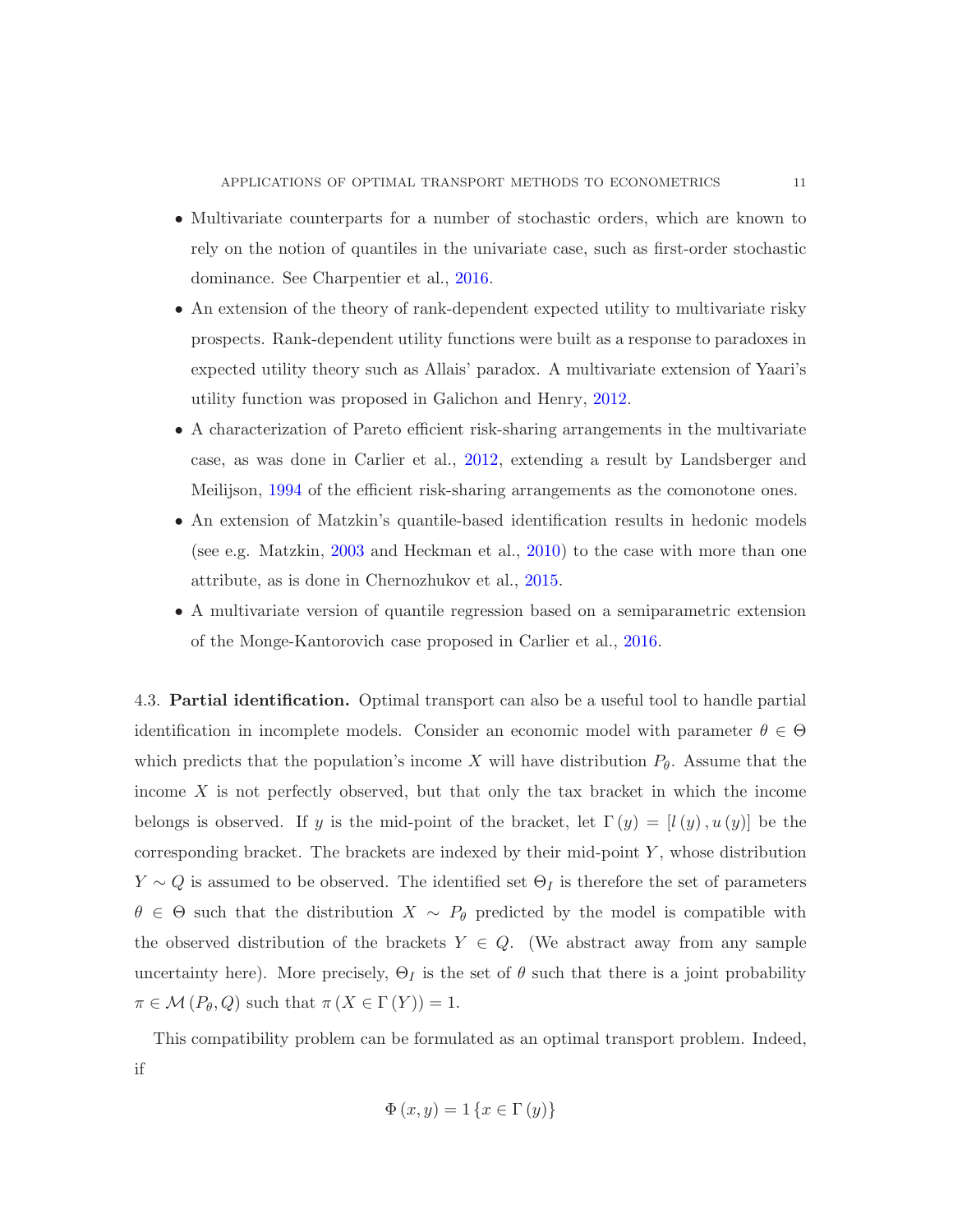then  $\theta \in \Theta_I$  if and only if

<span id="page-11-0"></span>
$$
\max_{\pi \in \mathcal{M}(P_{\theta}, Q)} \mathbb{E}_{\pi} \left[ 1 \left\{ X \in \Gamma \left( Y \right) \right\} \right] = 1. \tag{4.1}
$$

Problem [\(4.1\)](#page-11-0) is an optimal transport problem, and thus the numerical determination of  $\Theta_I$  boils down to the computation of the value of such a problem. This equivalence has been put to use in Galichon and Henry, [2011](#page-14-12) and Ekeland et al., [2010](#page-14-13); see a synthetic presentation in Galichon, [2016](#page-14-1), section 9.1.

4.4. Revealed preference. There is an interesting connection between optimal transport and Afriat's theorem on revealed preference inequalities Afriat, [1967](#page-13-12). Indeed, the problem of revealed preference under its most basic form consists in the following: given the observation of n bundles  $x_1, ..., x_n$  in  $\mathbb{R}^d$ , and given corresponding price vectors  $p_1, ..., p_n$  in  $\mathbb{R}^d$ , one would like to recover nontrivial utility functions  $u$  such that

$$
x_i = \arg \max_{x_k : p_i^\top x_j \leq p_i^\top x_i} u(x_j).
$$

In the affirmative, one shall say that observations  $\{(x_i, p_i)\}\$  are rationalizable. As shown by Afriat, an affirmative answer to this problem is equivalent to the existence of  $\lambda \in \mathbb{R}^n_+$ ,  $\lambda \neq 0$  and  $u \in \mathbb{R}^n$  such that

<span id="page-11-2"></span>
$$
u_i - u_j \ge \lambda_i p_i^{\top} (x_i - x_j). \tag{4.2}
$$

As it was pointed out in Ekeland and Galichon, [2013](#page-13-13), see also Kolesnikova et al., [2013](#page-14-14), this problem can be reformulated using an optimal transport problem. Let  $p$  be the vector of uniform probability over  $\{1, ..., n\}$ , i.e.  $p_i = 1/n$  for  $i = 1, ..., n$ . Let  $\Delta$  be the set of  $\lambda \in \mathbb{R}^n_+$  such that  $\sum_{i=1}^n \lambda_i = 1$ . For  $\lambda \in \Delta$ , set

<span id="page-11-1"></span>
$$
W(\lambda) = \max_{\pi \in \mathcal{M}(p,p)} \sum_{1 \le i,j \le n} \pi_{ij} \Phi_{ij}^{\lambda}
$$
 (4.3)

where  $\Phi_{ij}^{\lambda} = \lambda_i p_i^{\top} (x_i - x_j)$ . By Monge-Kantorovich duality, we have

$$
W(\lambda) = \frac{1}{n} \min \left\{ \sum_{i=1}^{n} u_i + \sum_{j=1}^{n} v_j : u_i + v_j \ge \Phi_{ij}^{\lambda} \right\}.
$$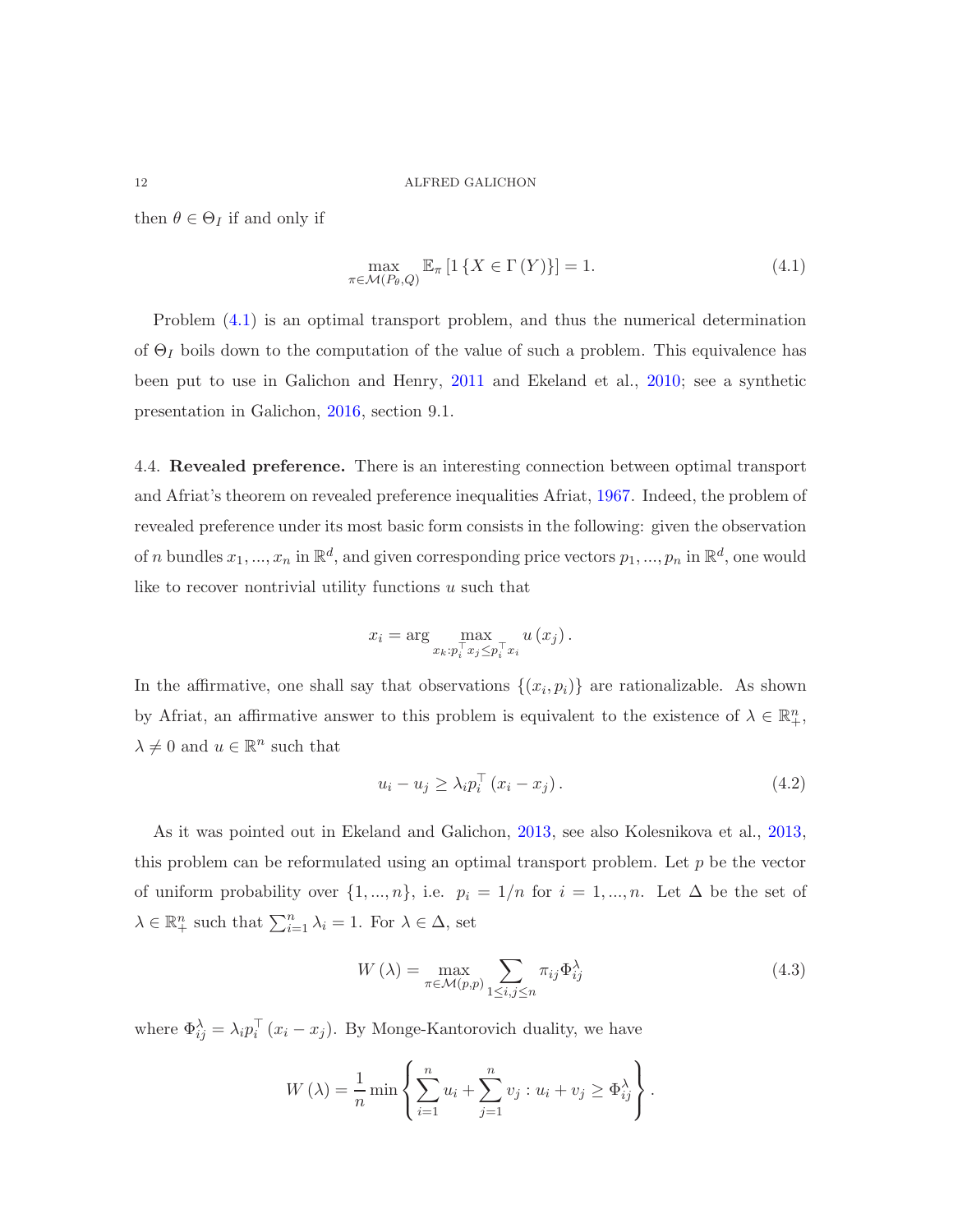Note that one has  $W(\lambda) \geq 0$  as can be seen by taking  $\pi_{ij}^* = 1$  { $i = j$ } /n in expres-sion [\(4.3\)](#page-11-1). Assume that  $W(\lambda) = 0$ . Then it means that  $\pi_{ij}^*$  is optimal. Take a pair  $(\phi, \psi)$ which is optimal for the dual problem. Thus by complementary slackness,  $u_i + v_i = \Phi_{ii}^{\lambda} = 0$ , hence  $u_i = -u_i$ . Thus the dual feasibility condition then implies Africat's inequalities [\(4.2\)](#page-11-2). Conversely, it is quite easy to show that if Afriat's inequalities are satisfied, then  $W(\lambda) = 0$ . This provides a particularly simple criterion: observations  $\{(x_i, p_i)\}\$  are rationalizable if and only if

$$
\min_{\lambda\in\Delta}W\left(\lambda\right)=0
$$

which is a convex minimization problem. Further, the subgradient of  $W(\lambda)$  is the set of  $Z(\pi) \in \mathbb{R}^d$  such that  $Z_i(\pi) = p_i^{\top} (x_i/n - \sum_{j=1}^n \pi_{ij} x_j)$ , for any  $\pi$  solution of [\(4.3\)](#page-11-1).

# 5. Conclusion

This short article has hopefully convinced the reader of the growing importance of optimal transport methods as part of the standard econometrician's toolbox. Because it is so intrinsically connected with notions such as linear programming, convex analysis, duality, quantiles, copulas, clustering, graphs, and numerical methods, investing some time in the study of this theory can only be fruitful. While this article has kept a focus on econometrics, a number of other economic applications of optimal transport exist, notably in mechanism design, labor economics, family economics, and asset pricing. Some of these applications are reviewed in *Optimal Transport Methods in Economics* Galichon, [2016](#page-14-1).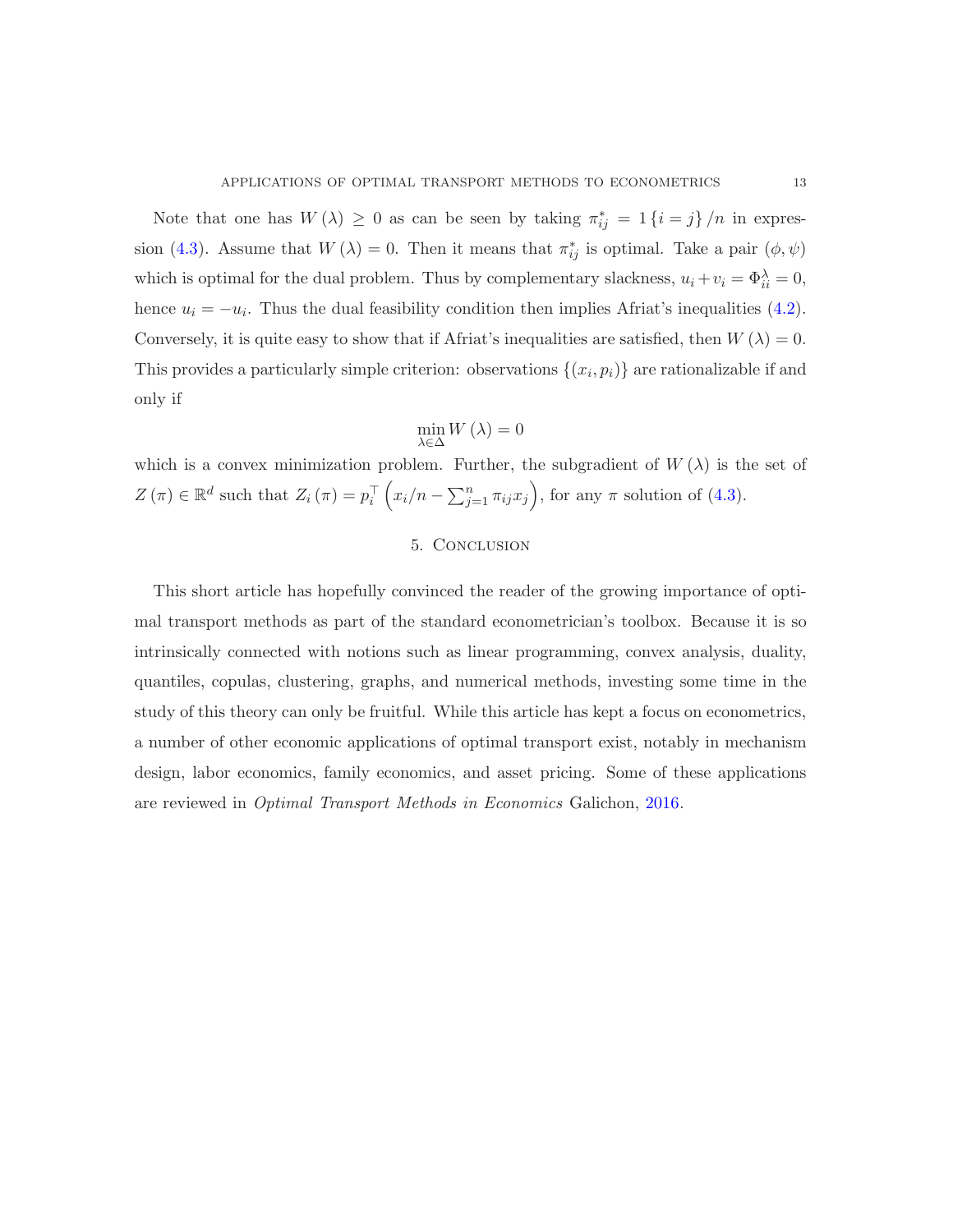#### **REFERENCES**

- <span id="page-13-12"></span><span id="page-13-2"></span>Afriat, S. (1967). The construction of a utility function from demand data. *International Economic Review*, *8*, 67–77.
- <span id="page-13-0"></span>Aurenhammer, F. (1987). Power diagrams: Properties, algorithms and applications. *SIAM Journal on Computing*, *40*, 1647–1661.
- <span id="page-13-4"></span>Becker, G. (1973). A theory of marriage, part i. *Journal of Political Economy*, *81*, 813–846.
- <span id="page-13-7"></span>Berry, S. (1994). Estimating discrete-choice models of product differentiation. *RAND Journal of Economics*, 242–262.
- <span id="page-13-3"></span>Bosc, D., & Galichon, A. (2014). Extreme dependence for multivariate data. *Quantitative Finance*, *14*, 1187–1199.
- <span id="page-13-11"></span>Brenier, Y. (1987). Décomposition polaire et réarrangement monotone des champs de vecteurs. *C.R. Acad. Sci. Paris Série I*, 805–808.
- <span id="page-13-9"></span>Carlier, G., Chernozhukov, V., & Galichon, A. (2016). Vector quantile regression. *Annals of Statistics*, *44*, 1165–1192.
- <span id="page-13-8"></span>Carlier, G., Dana, R.-A., & Galichon, A. (2012). Pareto efficiency for the concave order and multivariate comonotonicity. *Journal of Economic Theory*, *147*, 207–229.
- <span id="page-13-6"></span>Charpentier, A., Galichon, A., & Henry, M. (2016). Local utility and risk aversion. *Mathematics of Operations Research*, *41*, 466–476.
- <span id="page-13-10"></span>Chernozhukov, V., Galichon, A., Hallin, M., & Henry, M. (Forthcoming). Monge-kantorovich depth, quantiles, ranks and signs. *Annals of Statistics*.
- <span id="page-13-1"></span>Chernozhukov, V., Galichon, A., Henry, M., & Pass, B. (2015). *Single market nonparametric identification of multi-attribute hedonic equilibrium models* [working paper].
- Chiappori, P.-A., McCann, R., & Nesheim, L. (2010). Hedonic price equilibria, stable matching, and optimal transport: Equivalence, topology, and uniqueness. *Economic Theory*, *42*, 317–354.
- <span id="page-13-13"></span><span id="page-13-5"></span>Chiong, K., Galichon, A., & Shum, M. (2015). Duality in dynamic discrete choice models. *Quantitative Economics*, *7*, 83–115.
- Ekeland, I., & Galichon, A. (2013). The housing problem and revealed preference theory: Duality and an application. *Economic Theory*, *54*, 425–441.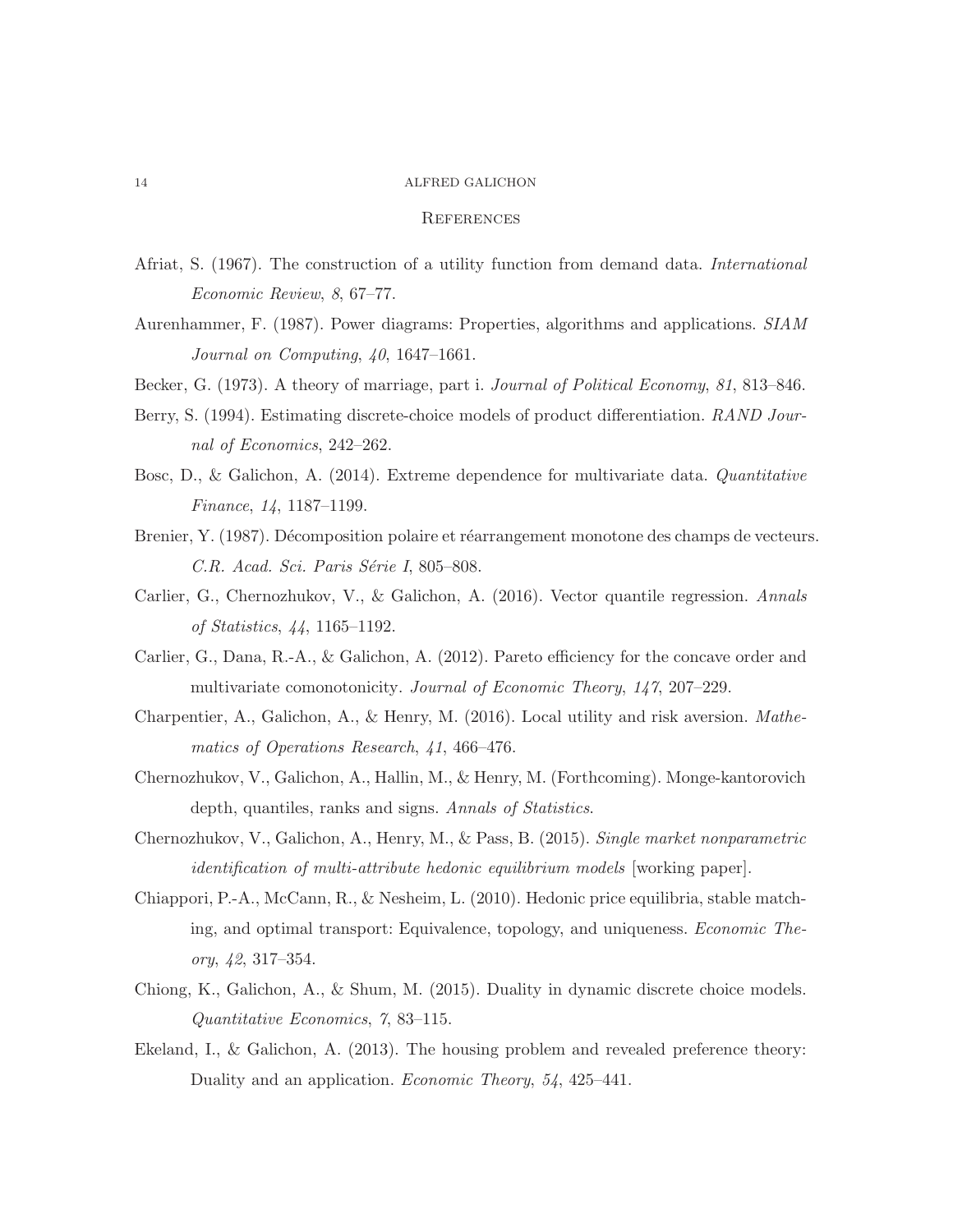#### REFERENCES 15

- <span id="page-14-13"></span><span id="page-14-7"></span>Ekeland, I., Galichon, A., & Henry, M. (2010). Optimal transportation and the falsifiability of incompletely specified economic models. *Economic Theory*, *42*, 355–374.
- <span id="page-14-1"></span>Ekeland, I., Galichon, A., & Henry, M. (2011). Comonotonic measures of multivariate risks. *Mathematical Finance*, *22*, 109–132.
- <span id="page-14-12"></span>Galichon, A. (2016). *Optimal transport methods in economics*. Princeton University Press.
- <span id="page-14-8"></span>Galichon, A., & Henry, M. (2011). Set identification in models with multiple equilibria. *Review of Economic Studies*, *78*, 1264–1298.
- <span id="page-14-6"></span>Galichon, A., & Henry, M. (2012). Dual theory of choice with multivariate risks. *Journal of Economic Theory*, *147*, 1501–1516.
- <span id="page-14-0"></span>Galichon, A., & Salanié, B. (2014). *Cupid's invisible hand: Social surplus and identification in matching models* [working paper].
- <span id="page-14-11"></span>Gretsky, N., Ostroy, J., & Zame, W. (1992). The nonatomic assignment model. *Economic Theory*, *2*, 103–127.
- <span id="page-14-2"></span>Heckman, J. J., Matzkin, R., & Nesheim, L. (2010). Nonparametric identification and estimation of nonadditive hedonic models. *Econometrica*, *78*, 1569–1591.
- <span id="page-14-3"></span>Kantorovich, L. (1939). Mathematical methods in the organization and planning of production. *Management Science*, *6*, 366–422.
- <span id="page-14-4"></span>Kantorovich, L. (1948). On a problem of monge. *Uspekhi Mat. Nauk*, *3*, 225–226.
- <span id="page-14-14"></span>Knott, M., & Smith, C. (1984). On the optimal mapping of distributions. *Journal of Optimization Theory and its Applications*, *43*, 39–49.
- Kolesnikova, A., Kudryavtsevab, O., & Nagapetyanc, T. (2013). Remarks on afriat's theorem and the monge–kantorovich problem. *Journal of Mathematical Economics*, *49*, 501– 505.
- <span id="page-14-9"></span>Landsberger, M., & Meilijson, I. (1994). Comonotone allocations, bickel lehmann dispersion and the arrow-pratt measure of risk aversion. *Annals of Operation Research*, *52*, 97– 106.
- <span id="page-14-10"></span><span id="page-14-5"></span>Matzkin, R. (2003). Nonparametric estimation of nonadditive random functions. *Econometrica*, *71*, 1339–1375.
- McCann, R. (1995). Existence and uniqueness of monotone measure-preserving maps. *Duke Mathematical Journal*, *80*, 309–323.